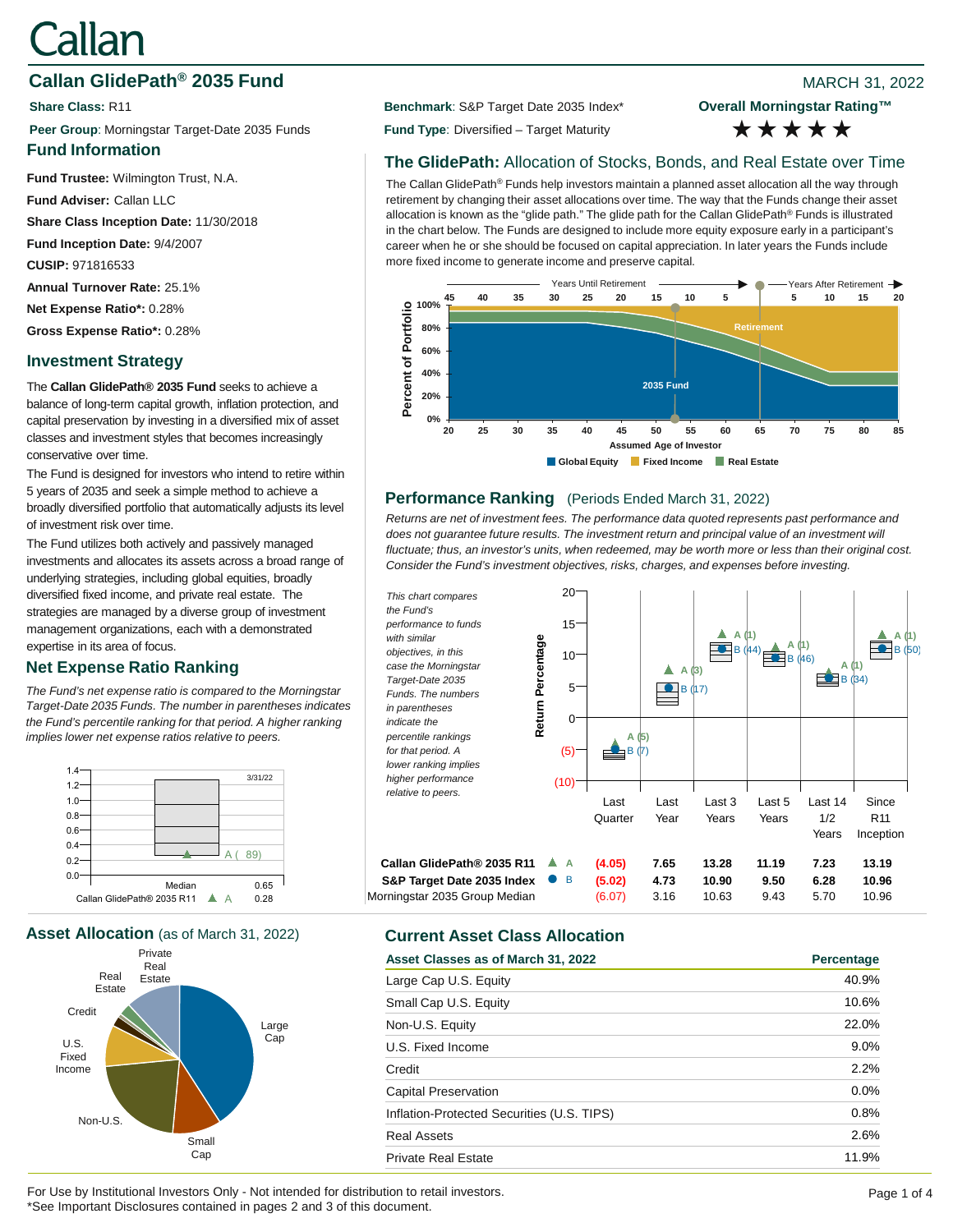#### **General Disclosures**

The Callan GlidePath® 2035 Fund (the "Fund") is part of a collective trust maintained by Wilmington Trust, N.A. (the "Trustee") that invests in underlying mutual fund and collective trust investments (the "Underlying Funds").

The performance data shown represents past performance and should not be considered indicative of future results. Principal value and investment return will fluctuate. An investor's units when redeemed may be worth more or less than the original investment. Fund portfolio statistics change over time. The Fund should not be invested in based solely on age or retirement date, and the stated asset allocation may be subject to change. Investments in the Fund are not insured or guaranteed by any bank, the FDIC, or any other governmental entity.

Participation in the Fund is governed by a Declaration of Trust and terms of the participation materials which must be reviewed and signed by the plan sponsor in order to invest in the Fund.

Neither the Securities and Exchange Commission nor any other regulatory body has approved or disapproved the Fund or passed upon the accuracy or adequacy of this disclosure statement.

Asset allocation exhibits may not add to 100% due to exclusion of cash or rounding.

#### **Fund Legal Structure**

The Fund is part of the Callan Open Architecture Trust, Trusteed by Wilmington Trust N.A. operated by the Trustee. The Trust is advised on a non-discretionary basis by Callan LLC ("Callan"), a registered investment advisor. The Trustee maintains ultimate fiduciary authority over the management of, and investments made in, the Fund. The Fund is not a mutual fund and is not registered as an investment company under the Investment Company Act of 1940, as amended.

#### **Investment Risk**

The Fund may invest in any or all of the following investments, each of which poses its own unique set of risks.

- **Foreign Securities Funds/Emerging Markets Funds:** Funds that invest in foreign securities involve special additional risks. These risks include, but are not limited to, currency risk, political risk, and risk associated with varying accounting standards. Investing in emerging markets may accentuate these risks.
- **Small Cap Funds:** Funds that invest in stocks of small companies involve additional risks. The securities of these companies may be more volatile and less liquid than the securities of larger companies. Smaller companies typically have a higher risk of failure, and are not as well established as larger blue-chip companies. Historically, smaller-company stocks have experienced a greater degree of market volatility than the overall market average.
- **Fixed Income Funds:** Funds that invest in lower-rated debt securities (commonly referred to as junk bonds) involve additional risks because of the lower credit quality of the securities in the portfolio. This may cause possible higher level of volatility and increased risk of default.
- **Funds containing Direct Property Investments or Real Estate Investment Trusts (REITs):** Funds that invest directly in real properties or indirectly through REITs involve special additional risks. These risks include: risks associated with a lack of liquidity during times of stress in the real estate markets; risks associated with valuation standards; risks associated with the financing of the underlying properties; and general risks affecting the real estate market. Historically REITs have experienced a greater degree of market volatility than the overall stock market average.

#### **Investment Fees**

The participant will incur management fees, trustee fees, and other operating expenses related to the Fund. Other operating expenses may include, but are not limited to, audit expenses, custody service fees, tax form preparation expenses, legal and other fees.

The participants in the Fund will also incur expenses from the Underlying Funds, which includes management fees, audit fees, trustee fees, and other expenses (the "Acquired Fund Fees and Expenses") in relation to the management of the Underlying Funds. Some of the Acquired Fund Fees and Expenses are expensed directly to the Underlying Funds and are not charged directly to the Fund. They are not direct costs paid by the Fund and are not used to calculate the Fund's net asset value. They have no impact on the costs associated with Fund operations. However, some of the Acquired Fund Fees and Expenses are accrued for in the Fund and therefore directly impact the Fund's net asset value.

The Fund's net expense ratio is 0.28% of net assets. This is an estimated rate. Below is a breakdown of the fees on the Fund. Fee components may not sum to Gross Expense Ratio or Net Expense Ratio due to rounding.

| Callan GlidePath <sup>®</sup> 2035 Fund                          |            |
|------------------------------------------------------------------|------------|
| Management Fee:                                                  | $0.00\%$   |
| Trustee Fee:                                                     | 0.03%      |
| Service Fee:                                                     | $0.00\%$   |
| Other Expenses:                                                  | $0.00\%$   |
| Acquired Fund Fees and Expenses (Underlying Funds):              | 0.25%      |
| <b>Total Annual Fund Expense Ratio (Gross Expense Ratio):</b>    | 0.28%      |
| Fee Waiver and Expense Reimbursement:                            | $(0.00\%)$ |
| <b>Total Annual Fund Operating Expenses (Net Expense Ratio):</b> | 0.28%      |

"Other Expenses" are based on estimated amounts for the current fiscal year. Callan has agreed to cap Other Expenses at 0.01% of net assets. Without the expense cap, total expenses would be higher. Callan can cease this arrangement at any time.

The example in the following table is intended to explain the ongoing costs of investing in the Fund and to compare these costs with the ongoing costs of investing in other collective funds. The first column provides information about actual account values and actual expenses. The second column provides information about hypothetical account values and hypothetical expenses based on the Fund's actual expense ratio and an assumed rate of return of 5.00% per year before expenses, which is not the Fund's actual return. The hypothetical account values and expenses may not be used to estimate the actual account balance or expenses paid for the period. This example is based on an investment of \$1,000 invested over a full one-year time period.

| Callan GlidePath <sup>®</sup> 2035 Fund                                     | <b>Actual</b><br>Value | <b>Hypothetical</b><br>Value $1$ |
|-----------------------------------------------------------------------------|------------------------|----------------------------------|
| Beginning Account Value -<br>March 31, 2021                                 | \$1,000.00             | \$1,000.00                       |
| Ending Account Value -<br>March 31, 2022 (gross of all fees)                | \$1,079.36             | \$1,050.00                       |
| Expenses paid during the year                                               | \$0.32                 | \$0.32                           |
| Expenses paid during the year (includes<br>Acquired Fund Fees and Expenses) | \$3.05                 | \$2.97                           |
| <sup>1</sup> Assuming a 5% return                                           |                        |                                  |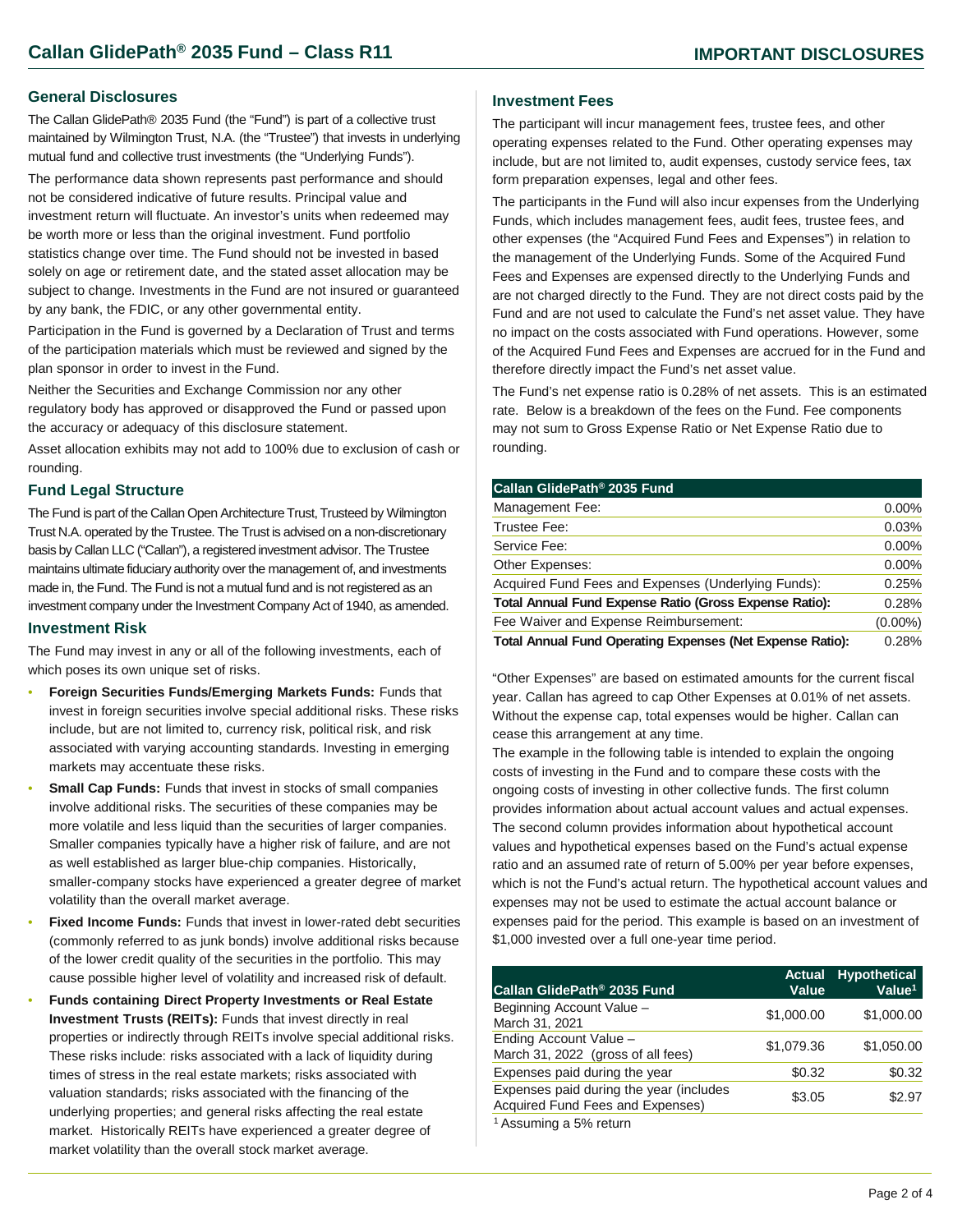#### **Underlying Funds**

The Fund is a unitized "fund-of-funds" which means that it is made up of a broad array of Underlying Funds that act as building blocks for the overall portfolio.

The tables below detail the funds employed within each of the asset classes that make up the overall asset allocation for the Fund.

#### **Large Cap U.S. Equity**

| <b>Underlying Fund</b>       | <b>Ticker</b> | <b>Strategy</b>    |
|------------------------------|---------------|--------------------|
| BlackRock Russell 1000       | <b>NA</b>     | Russell 1000 Index |
| <b>Small Cap U.S. Equity</b> |               |                    |

| <b>Ticker</b> | <b>Strategy</b> |
|---------------|-----------------|
| <b>BDSKX</b>  | Small Cap Core  |
| <b>NA</b>     | Small Cap Core  |
| <b>NA</b>     | Small Cap Core  |
| <b>NA</b>     | S&P 600 Index   |
|               |                 |

#### **Non-U.S. Equity**

| <b>Underlying Fund</b>                | <b>Ticker</b> | <b>Strategy</b>             |
|---------------------------------------|---------------|-----------------------------|
| American Funds EuroPacific Growth     | <b>RERGX</b>  | <b>International Equity</b> |
| Dodge & Cox International             | <b>DODFX</b>  | <b>International Equity</b> |
| Marathon-London Global Ex US          | <b>NA</b>     | <b>International Equity</b> |
| Sprucegrove All Country World ex U.S. | <b>NA</b>     | <b>International Equity</b> |
| DFA Emerging Markets Core Equity      | <b>DFCEX</b>  | <b>Emerging Markets</b>     |
| American Century EM                   | <b>NA</b>     | <b>Emerging Markets</b>     |
| Lazard EAFE Small Cap                 | <b>NA</b>     | <b>International Small</b>  |
| <b>BlackRock MSCI EAFE</b>            | <b>NA</b>     | <b>MSCI EAFE Index</b>      |

#### **Diversified Real Asset**

| <b>Underlying Fund</b>       | <b>Ticker</b> | <b>Strategy</b>            |
|------------------------------|---------------|----------------------------|
| <b>BBH TIPS</b>              | <b>NA</b>     | U.S. TIPS                  |
| Lazard Global Infrastructure | <b>GLIFX</b>  | Infrastructure             |
| <b>GMO Resources Fund</b>    | GAAHX         | Natural Resources          |
| DFA Global Real Estate       | <b>DFGEX</b>  | Global REITs               |
| <b>Prudential PRREF II</b>   | <b>NA</b>     | <b>Private Real Estate</b> |
| Principal US Property Fund   | NA.           | <b>Private Real Estate</b> |

#### **U.S. Fixed Income**

| <b>Underlying Fund</b>           | <b>Ticker</b> | <b>Strategy</b>              |
|----------------------------------|---------------|------------------------------|
| <b>BlackRock Total Return</b>    | <b>NA</b>     | Core Plus Bond               |
| <b>FIAM Core Plus Commingled</b> | <b>NA</b>     | Core Plus Bond               |
| Loomis Core Disciplined Alpha    | <b>NA</b>     | Core Bond                    |
| BlackRock U.S. Debt Index        | <b>NA</b>     | <b>Blmberg Aggregate Idx</b> |
| Credit                           |               |                              |
| <b>Underlying Fund</b>           | <b>Ticker</b> | <b>Strategy</b>              |
| AllianceBernstein                | AGDZX         | High Income                  |
| MacKay Shields                   | <b>NA</b>     | High Yield Bond              |
| Prudential                       | <b>NA</b>     | <b>High Yield</b>            |

| <b>Ticker</b> | <b>Strategy</b> |
|---------------|-----------------|
| <b>NA</b>     | Stable Value    |
| ΝA            | Short Term Bond |
|               |                 |

| Inflation Protected Securities (U.S. TIPS) |               |                 |  |
|--------------------------------------------|---------------|-----------------|--|
| <b>Underlying Fund</b>                     | <b>Ticker</b> | <b>Strategy</b> |  |
| Brown Brothers Harriman Inflation-Idx      | ΝA            | U.S. TIPS       |  |

#### **Performance**

Total return performance reflects all investment fees, Trustee fees, capital gains, income, dividends, and any applicable expenses incurred in the operation of the Fund. Prior to inception of Class R11 (11/30/2018) performance shown reflects the fund's oldest share class, Class MO.

The primary benchmark shown for the Fund is the S&P Target Date 2035 Index. The index automatically adjusts its asset allocation over time to reflect reductions in potential risk as an investor's target date approaches. The Fund's portfolio may differ significantly from the securities in the index.

The peer group shown for the Fund is the Morningstar Target-Date 2035 Funds . The Morningstar Target-Date 2035 Funds universe contains target-date portfolios that provide diversified exposure to stocks, bonds, and cash for those investors who have a specific date in mind (in this case, the years 2031-2035) for retirement. These portfolios aim to provide investors with an optimal level of return and risk, based solely on the target date. Management adjusts the allocation among asset classes to more-conservative mixes as the target date approaches, following a preset glide path. A target-date portfolio is part of a series of funds offering multiple retirement dates to investors.

The Fund's performance and net expense ratio is ranked against this Morningstar universe for comparison purposes only.

#### **About the Fund's Sub-Advisor**

Founded in 1973, Callan is one of the largest independently-owned investment management and consulting firms in the United States. Headquartered in San Francisco, with offices across the country, Callan provides research, education, decision support, and advice to institutional investors representing approximately \$2 trillion in total assets.